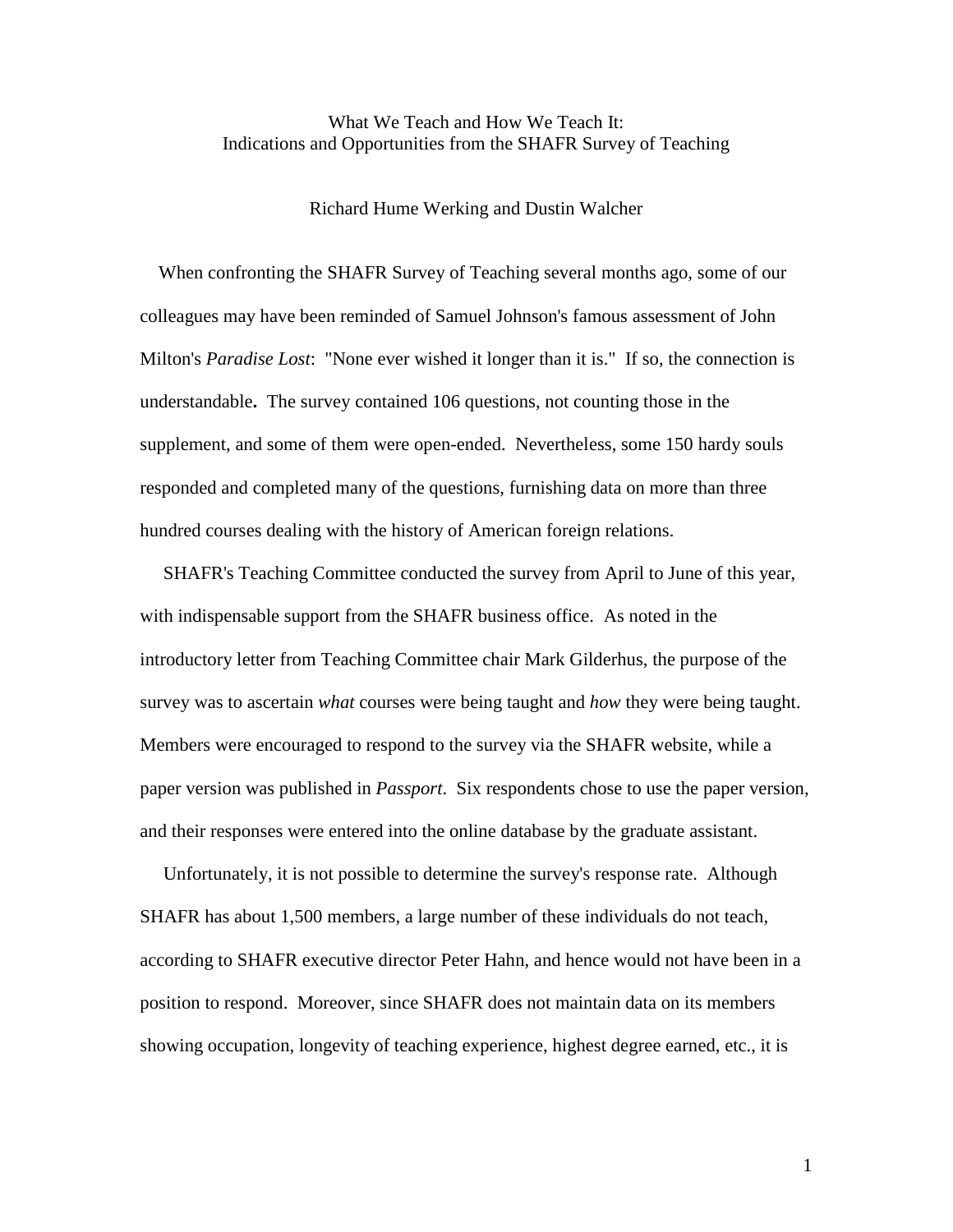far from certain how representative the respondents are of the whole SHAFR membership or even that portion of the membership that teaches undergraduates.

 This article provides a summary of some of the survey results. We encourage you to view for yourself the responses available **o**n the SHAFR website at www.shafr.org. Along with a copy of the questionnaire, numbers and percentages are posted for the responses to the questions for which respondents were asked to select a single answer (e.g., "type of college/university where you teach"), and there are lists of answers to the more open-ended questions (e.g., descriptive titles of courses offered). A follow-up article analyzing correlations among some of the variables and responses may appear in a future issue of *Passport*.

# **Part I**

*The web survey was divided into three parts to enable respondents to answer one part at a single sitting and take up other parts later. Part I of the web version comprised questions 1-69. Part II continued the main body of the survey and had its own numbering sequence, 1-37. Part III, the survey supplement, was designed to gather for additional courses the same information sought in portions of Parts I and II.* 

### **Section I. Faculty and Institution Information**

 *Numbers on the left below are the question numbers used in the web version of the survey; answers are not provided here for every question.* 

3. **Member of SHAFR?** Yes: 99%. No: 1%. (N=151)

4. **Year that you began teaching at the college level?** The answers in the aggregate were surprising: the median year (with half the respondents beginning teaching before, half after) was calculated to be 1993. Three-quarters of the respondents began their teaching career in 1981 or later, one-quarter in 1999 or later. The earliest year given was 1962, the most recent 2005 (four such respondents). (N=153)

5. **Highest degree?** Ph.D.: 90%. Master's: 9%. Baccalaureate ("B.A. Honours"): 1% (a single respondent).  $(N=154)$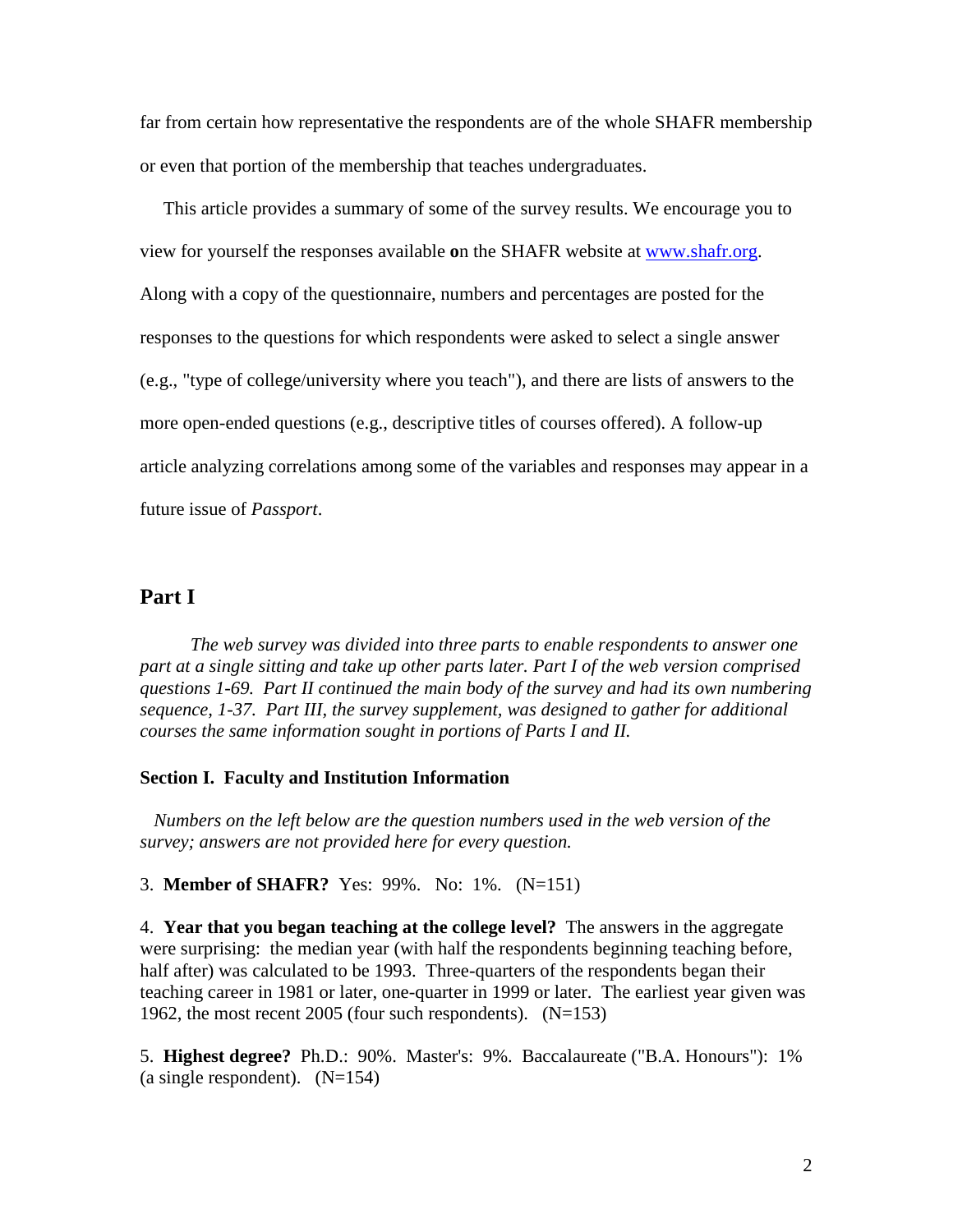- 7. **Full-time/Part-time?** Full-time: 87.5%. Part-time: 12.5%. (N=152)
- 8. **Male/Female?** Male: 82%. Female: 18%. (N=150)
- 9. **Type of college/university where you teach?** (N=154)

 Doctoral/research: 46% Masters: 24% Baccalaureate: 20% Community College: 5% Other: 5%

10. **Length of school's term?** (N=151)

 Semester: 85% Quarter: 11% Other: 4%

### **Section II. Basic Course Information**

 *In this section, respondents were asked to answer six questions about each of their undergraduate courses that deal to a significant degree with the history of U.S. foreign relations. The main body of the questionnaire was designed to collect information for three courses, and the supplement had space for three more. Hence the frequent appearance of three question numbers on the left in this section.* 

 *These numbers track the pertinent questions in the main part of the survey; where applicable, the few answers from the supplement (which drew seven respondents) have been folded in. In the sections below (questions #12 through #64 and in Part II, #2 through #23), the answers to a particular question have almost always been combined for all courses. With about 150 respondents and a total of 323 courses identified, the "typical" respondent thus provided information on two courses.*

 *In a couple of instances, the process of rounding resulted in percentages that do not total exactly 100%.* 

- 12., 18., & 24. **Descriptive course title?** Some 207 of the 323 responses fell into one of five categories, as follows:
	- a. Twentieth-century U.S. Foreign Relations: 64 (with chronological coverage usually beginning with the 1890s, or 1900, or the 1910s)
	- b. 1945 to present: 45
	- c. Vietnam: 44
	- d. U.S. Foreign Relations, beginnings to present: 27
	- e. U.S. Foreign Relations, beginnings to 1914 or 1920 or 1900: 26
- 13., 19., 25. **Distance education?** No: 97%. Yes: 3%. (N=313)

14., 20., 26. **Typical class size?** (N=309) a. fewer than 18 students: 18% b.18-30 students: 36%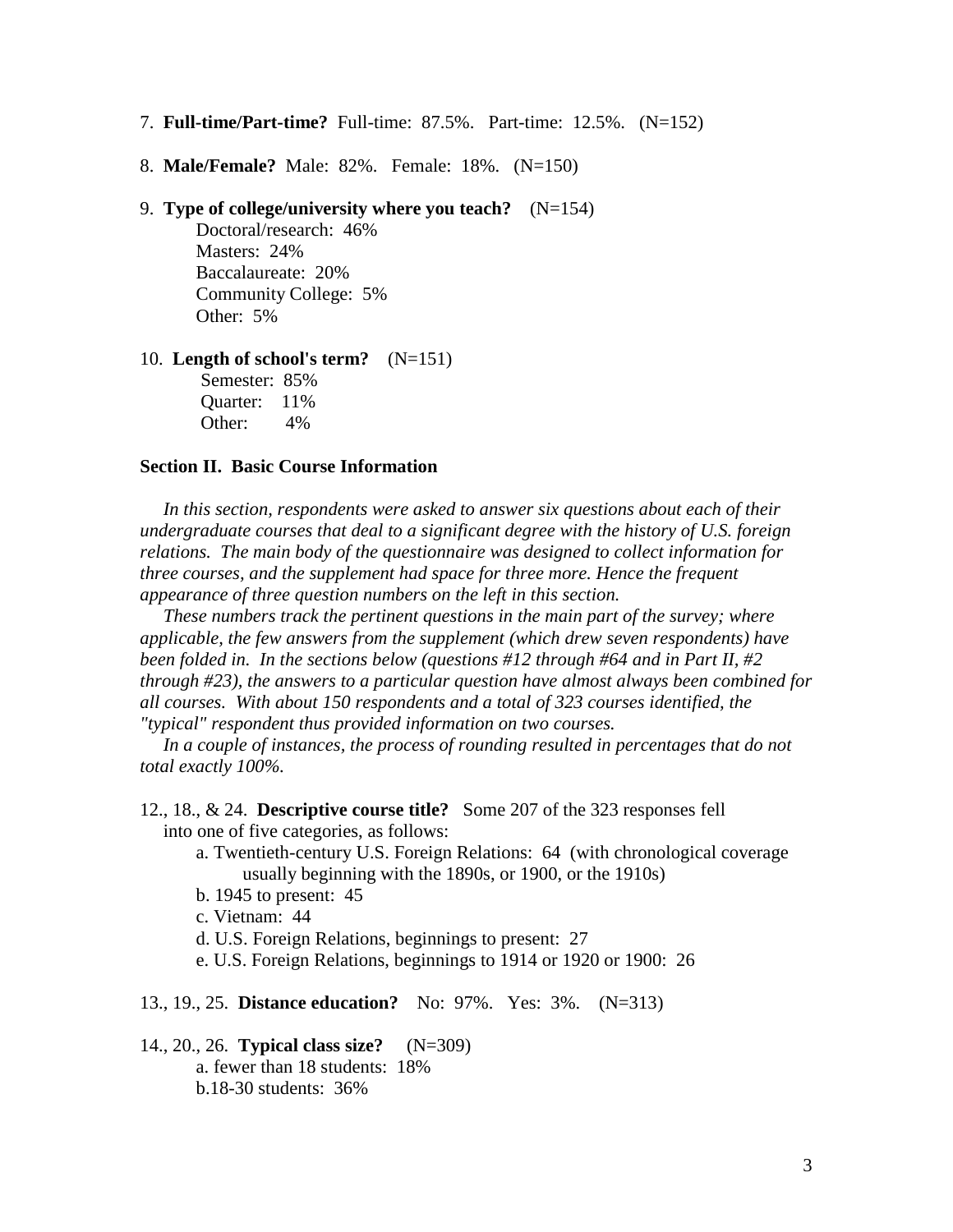c. 31-50 students: 29% d. 51-80 students: 6% e. more than 80 students: 11%

15., 21., 27. **With teaching assistants?** No: 81%. Yes: 19%. (N=313)

 (Hence 54% of these classes had 30 students or fewer. While 17% had more than 50 students, 19% had teaching assistants.)

16., 22., 28. **Typical enrollment by major?** Mix of History and other majors: 87%. History majors only: 7%. No History majors: 6%. (N=310)

17., 23., 29. **Typical enrollment by level of student?** (N=314) Chiefly juniors or seniors: 70% Chiefly sophomores or juniors: 13% Chiefly freshmen or sophomores: 7% Other: 10%

# **Section III. How Courses Are Taught**

### **A. Required Materials**

31., 32., 33. **Principal textbook?** Responses numbered 305. Of these, 253 indicated use of a textbook. The two most commonly used texts were Paterson, Clifford, and Hagan, *American Foreign Relations: A History* (with 50 references) and Walter Lafeber, *The American Age* (with 28). The full list is available on the website.

34., 35. 36. **Other principal readings that are especially important or interesting?** Of the 273 responses, only 9 indicated that no additional reading was used. For details, see the website.

37., 38., 39. **Principal viewing/listening?** Of the 199 responses, 37 indicated that they did not use such materials. Again, see the website for details.

40. **In addition, any especially effective primary sources?** There were seventy responses, with most of them listing one or more documents; eighteen responses noted the use of various online collections. Most frequently cited was the time-honored *Foreign Relations of the United States, including its online version, with 19 mentions.*<sup>1</sup>

 One particularly interesting example offered by a respondent: "NY Times front page article from Dec. 1943 that discussed plan of sending interned Japanese-Americans to the midwest to teach farmers to bathe and be clean is always a hit."

# **B. How Courses are Taught: Types of Assignments**

41., 49., 57. **Research papers (i.e., students going beyond specified readings)?**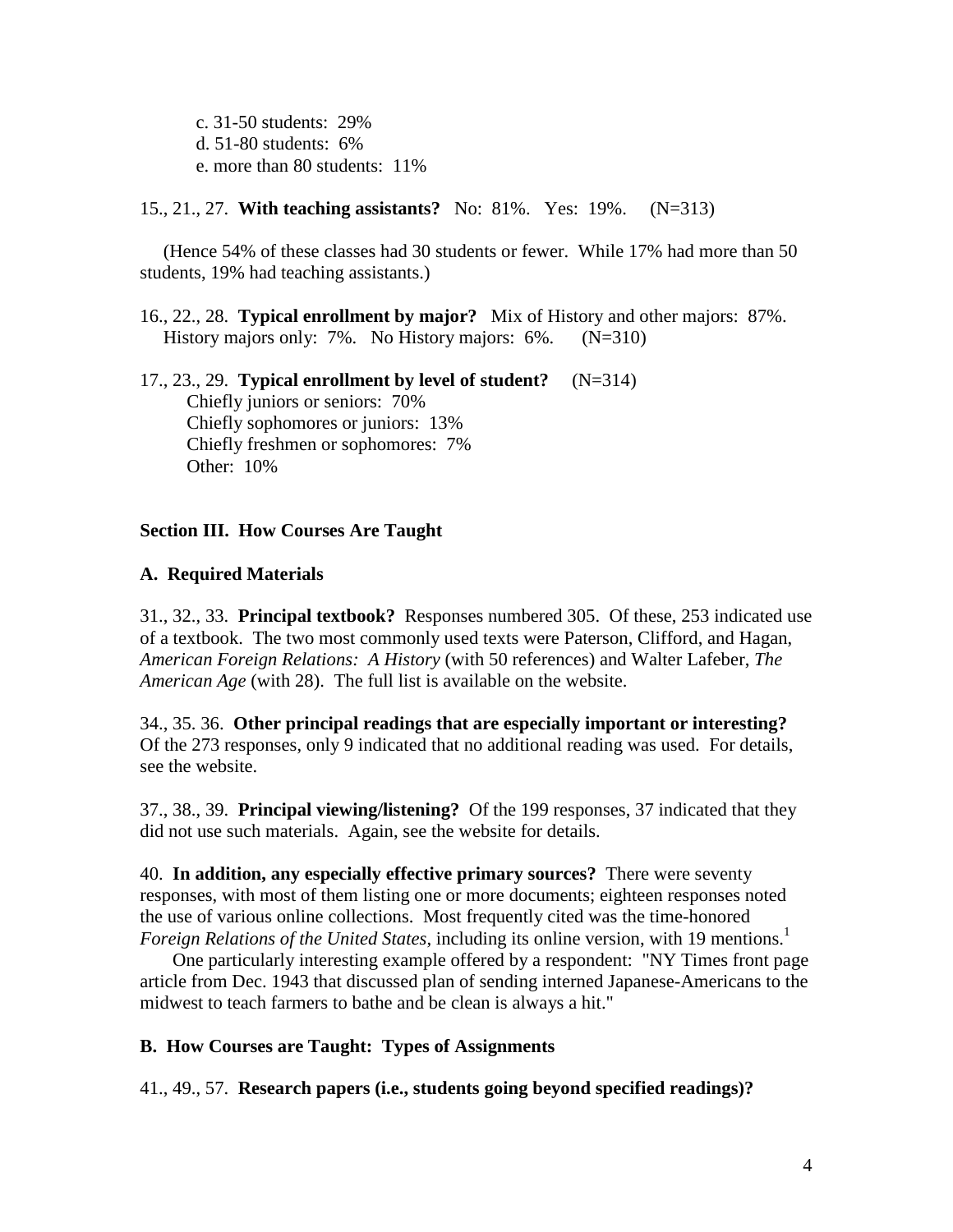#### $(N=255)$

10 or more pages each, including primary sources: 49%

Fewer than 10 pages each, including primary sources: 26%

10 or more pages each, secondary sources only: 15%

Fewer than 10 pages each, secondary sources only: 11%

 (Hence at least 255 of the 323 identified courses (79%) required research in materials beyond those specified by the professor**;** of these, three-quarters required research in primary sources.)

42., 50., 58**. Book reviews?** No: 53%. Yes: 47%. (N=298)

- 43., 51., 59. **Article reviews?** No: 76%. Yes: 24%. (N=291)
- 44., 52., 60. **Other writing assignments from** *specified* **readings?** (N=227) Fewer than 5 pages each: 67% 5-10 pages each: 25% More than 10 pages each: 9%
- 45., 53., 61. **Require use of electronic resources?** No: 65%. Yes: 35%. (N=308)
- 46., 54., 62. **Require examination of specialized websites?** No: 77%. Yes: 23%. (N=304)
- 47., 55., 63**. In-class student presentations?** No: 54%. Yes: 46%. (N=308)

48., 56., 64. **Group projects?** No: 78%. Yes: 22%. (N=307)

#### 65, 66. **Do you use 'how-to' books for any classes? If so, which one(s)?**

 No: 71%. Yes, recommended: 20%. Yes, required: 9%. (N=148) Forty-one responses provided specific examples. The most frequently referenced works were William Strunk, Jr. & E. B. White, *The Elements of Style* (16 respondents); Richard Marius, *A Short Guide to Writing About* History (7); Jules Benjamin, *A Student's Guide to History* (6); and Kate Turabian, *A Manual for Writers* (6).

67, 68. **Do you use course-management software for any classes? If yes, for what purposes?** No: 54%. Yes:

46%. (N=149)

 The most common uses were to post syllabi (94% of respondents did so), to post assignments (91%), and to send students email (75%). Other possibilities were chosen or offered by fewer than half the users.

# **Part II.**

**Section III C. How Courses are Taught: Use of In-Class Time**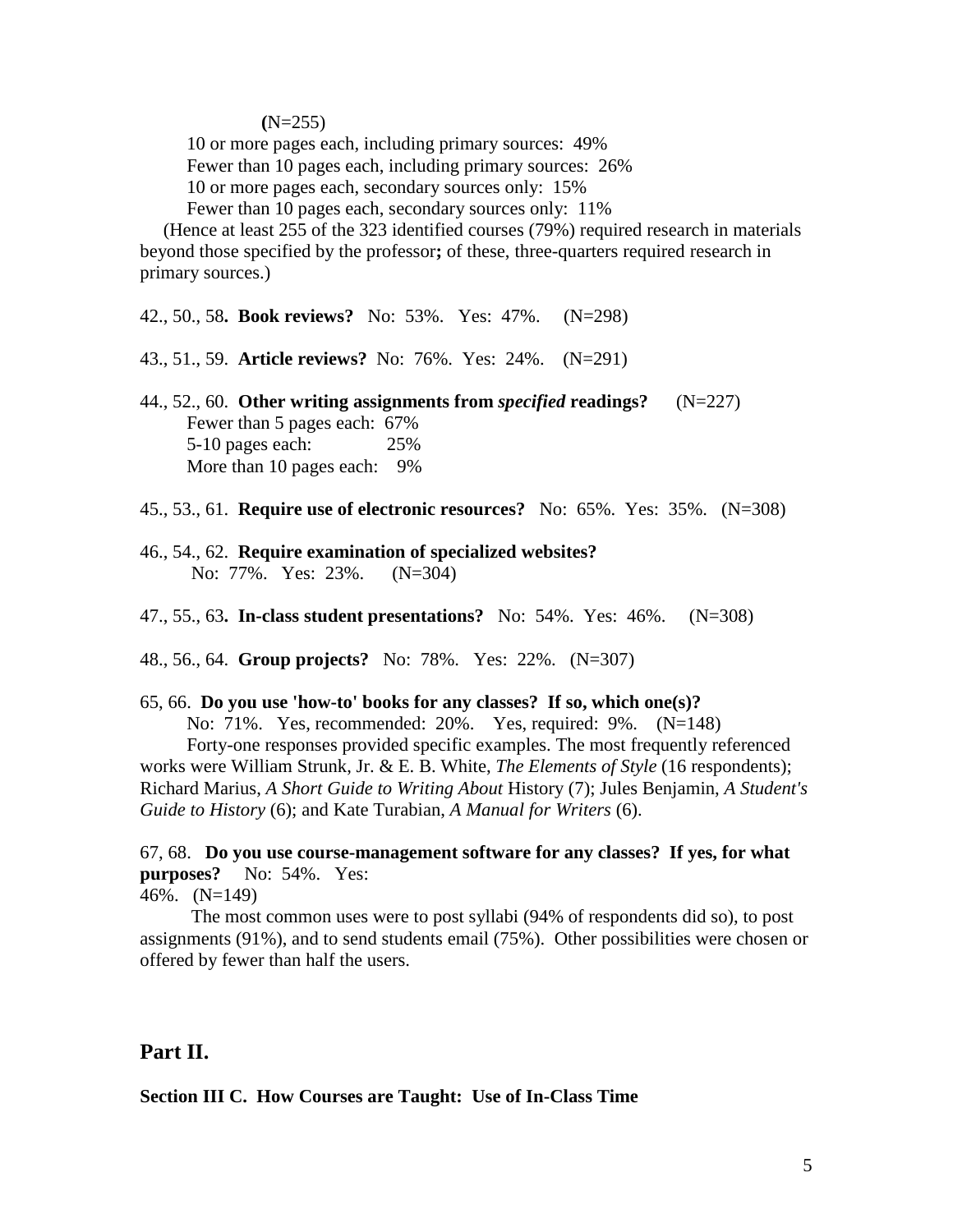*Respondents were asked to provide the percentage of time spent in class on six activities for each course they identified above. Naturally, such percentages varied according to the size and type of class taught.* 

 *Below are the percentages for each activity, across all course types and course sizes. The answers for each question were copied onto a spreadsheet and sorted in order to determine the median and quartile values (the values between the median and one end of the range). The last figure in the long row is the number of "zero" answers that respondents gave for the activity.* 

 *For example, for "professor's lecture" half the responses provided 50% or a lower figure, while half gave 50% or a higher figure; the percentages ranged from 0-95% (with no one claiming to lecture for 100% of the time); one-quarter of the responses were at 37.5% or below, three-quarters at 70% or below; and 17 of the 286 usable responses reported that zero time was spent on this activity.*

 *These and other data may be analyzed more thoroughly in a future article. For instance, one would generally expect more lecturing in classes with larger enrollments,*  less in smaller classes. But our analysis in this article does not distinguish between what *is done in or with classes of different types and sizes.* 

 *Questions 2-23 in Part II were devoted to this section of the questionnaire.* 

**Professor's lecture:** M=50%. Range: 0-95%. Q1: 37.5%. Q3: 70%. # of "0": 17. (N=286)

- **Class discussion:** M=25%. Range: 0-96%. Q1: 15%. Q3: 33%. # of "0": 1.  $(N=275)$
- **Small group activities:** M=5%. Range: 0-38%. Q1: 0%. Q3: 10%. # of "0": 77. (N=178)
- **Student presentations:** M=5%. Range: 0-60%. Q1: 0%. Q3: 10%. # of "0": 76. (N=193)
- **Viewing or listening to audiovisuals:** M=10%. Range: 0-33%. Q1: 5%. Q3: 15%. # of "0": 35.  $(N=212)$
- **Testing or other evaluation:** M=5%. Range: 0-25%. Q1: 3%. Q3: 3%. # of "0": 42. (N=235)

 Two of the replies to the **Comments/Clarifications?** question in this section **were as follows:** 

 "I tend not to use videotapes, but provide visuals through PowerPoint that spark discussion. I have found that student presentations vary so significantly in quality that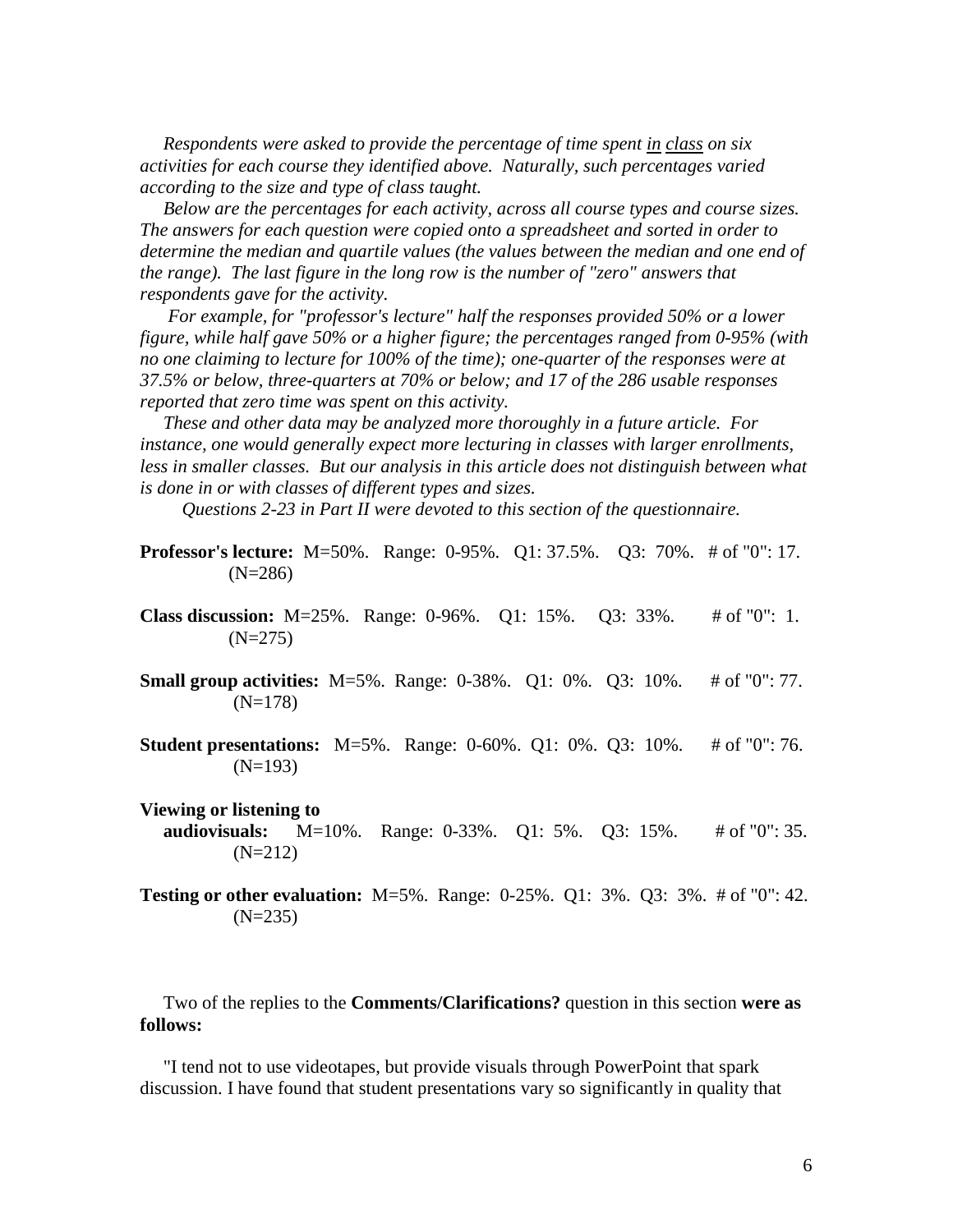they can waste time. When I do arrive in lecture at a topic I know a student is writing about, I ask them to lead the discussion (briefly), if I feel they are capable."

 "Students have to do research for a character within one of seven groups (press, US military, US government, Peace protesters, South Vietnamese, NLF, North Vietnamese) and then they are responsible for an end of the semester press conference set in December 1969. Notes (with citations) and bibliography are due as well."

### **III. D. How Courses Are Taught: General**

 *In this section, respondents were asked to respond to a series of open-ended questions. The results may be viewed on the SHAFR website. The questions and a few of the answers are reproduced below.* 

# 24. **What topics, themes, or interpretive frameworks most interest your students currently? (e.g., World War II, gender, NGOs, personalities of leaders, military, economics?)**

 $(N=130)$ 

"US military intervention/foreign policy, globalization, human rights."

 "Students are most interested in anything that can be related to the present. They also like the novels and technological-moral issues, and a certain segment are always into the wars, especially World War II, Vietnam, and the Civil War."

 "Students enjoyed Cold War themes (reflecting my own interests) in the foreign policy class; overall, students really get into political history and even military history, though I cover less of that in my surveys; interestingly enough, though, they tend to do better on social history topics when exam time comes."

 "My personal reactions, particularly how wrong my opinions have often been, to political, economic, and diplomatic events since about 1960."

# 25. **Are there new topics, themes, or interpretive frameworks that you expect to introduce into one or more of your courses in the next year or two?**

(N=92, with 72 responding in the affirmative)

 "In an undergraduate class of 250 students it's difficult to be fancy. As we move on, I am more and more inclined to start the course from 1945 and come up to the present rather than stop at 1991."

 "What I want to ensure is students think critically about foreign policy and have support from documents for their positions. I have added more on the Middle East."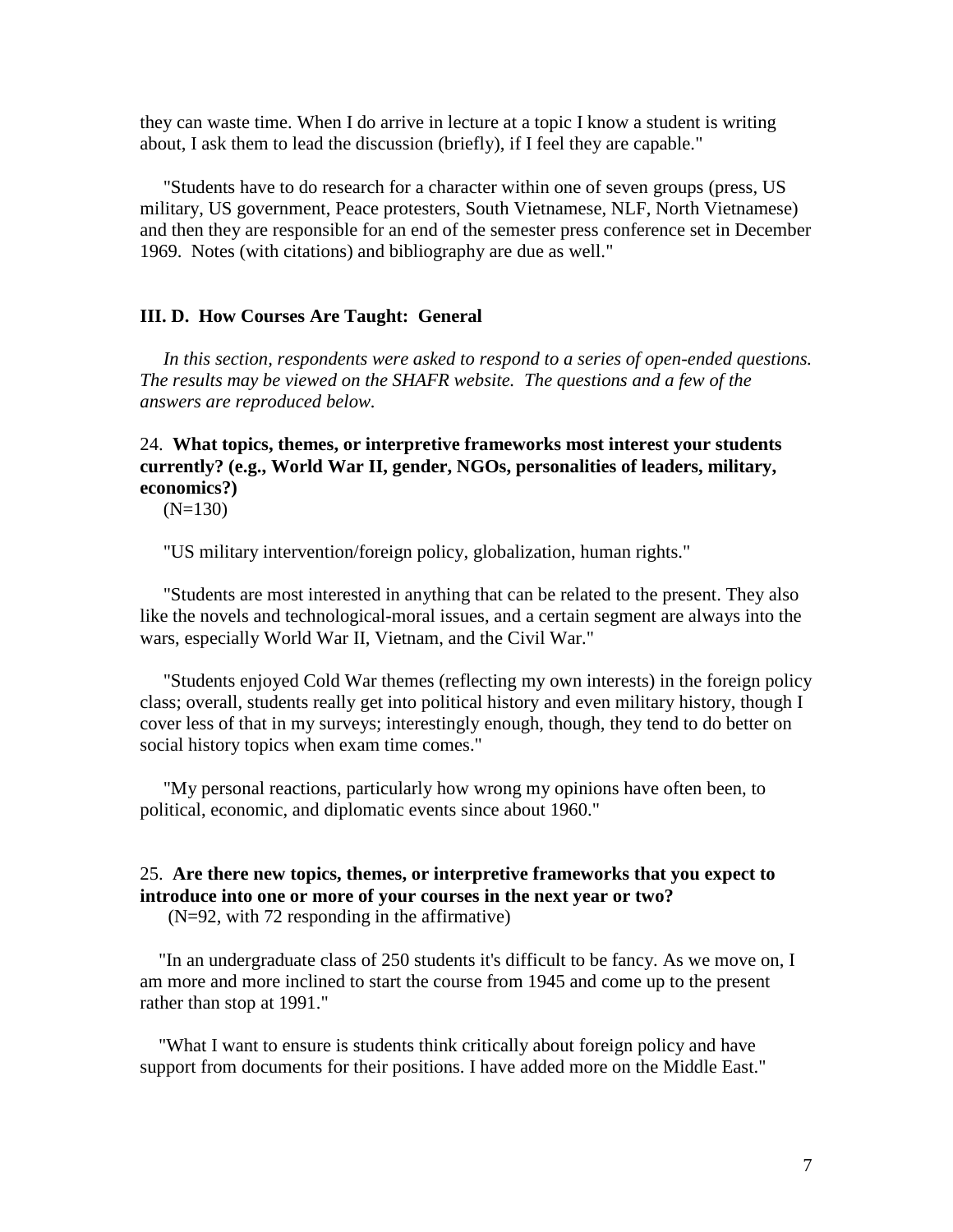"I tried tourism, which turned out to be a big flop."

# 26, **Are there new required readings or viewing materials that you expect to introduce into one or more of your courses in the next year or two?** (N=85)

 "Nick Cullather's book on Guatemala, mentioned by Robert Shaffer in that good December Passport article."

 "Not thrilled with Sherry, which at times is too much a polemic and a bit heavy on the holy race-class-gender trinity. But no other book covers the breadth of subjects that he does over as long a period. In the past, I have used "The Manchurian Candidate" in place of "Dr. Strangelove" for the Cold War class, and I hope to introduce "The Fog of War" this year, using materials developed by SHAFR."

 "Was contemplating Kristin Hoganson's book on the Spanish-American War; I can only feasibly switch out one book a semester given my own work load, so that's one I may consider in the future; perhaps Walter Hixson's Parting the Curtain to integrate culture and diplomacy."

 "I change my readings every semester/year to stay fresh. Also to defeat plagiarismrepeat papers."

### 27. **Are there new assignments?** (N=72)

"More research--lost skill."

 "The kind of assignment Shaffer discussed in that article--especially having students compare Bemis with Williams."

 "Smaller, more frequent writing assignments, sometimes written in the first person as a memo recommending a specific policy to the president at a key turning point."

 "I often require students to create a "Major Problems" chapter on a topic not covered in the assigned reader--complete with introductions, documents, essays, and bibliography."

 "None that I've planned. I feel 'bad' about not assigning a research paper, but our students actually can work with primary sources quite well given our own departmental emphasis; I assign book reviews in part because they are less equipped to deal with secondary sources and understanding their use in developing new arguments or areas of research, not to mention framing big historical issues."

 "I have begun to insist on non-American (translated) primary sources to be included in final papers. They are available on the web. In some cases I am asking for foreignlanguage sources. I am working with colleagues in the modern languages department to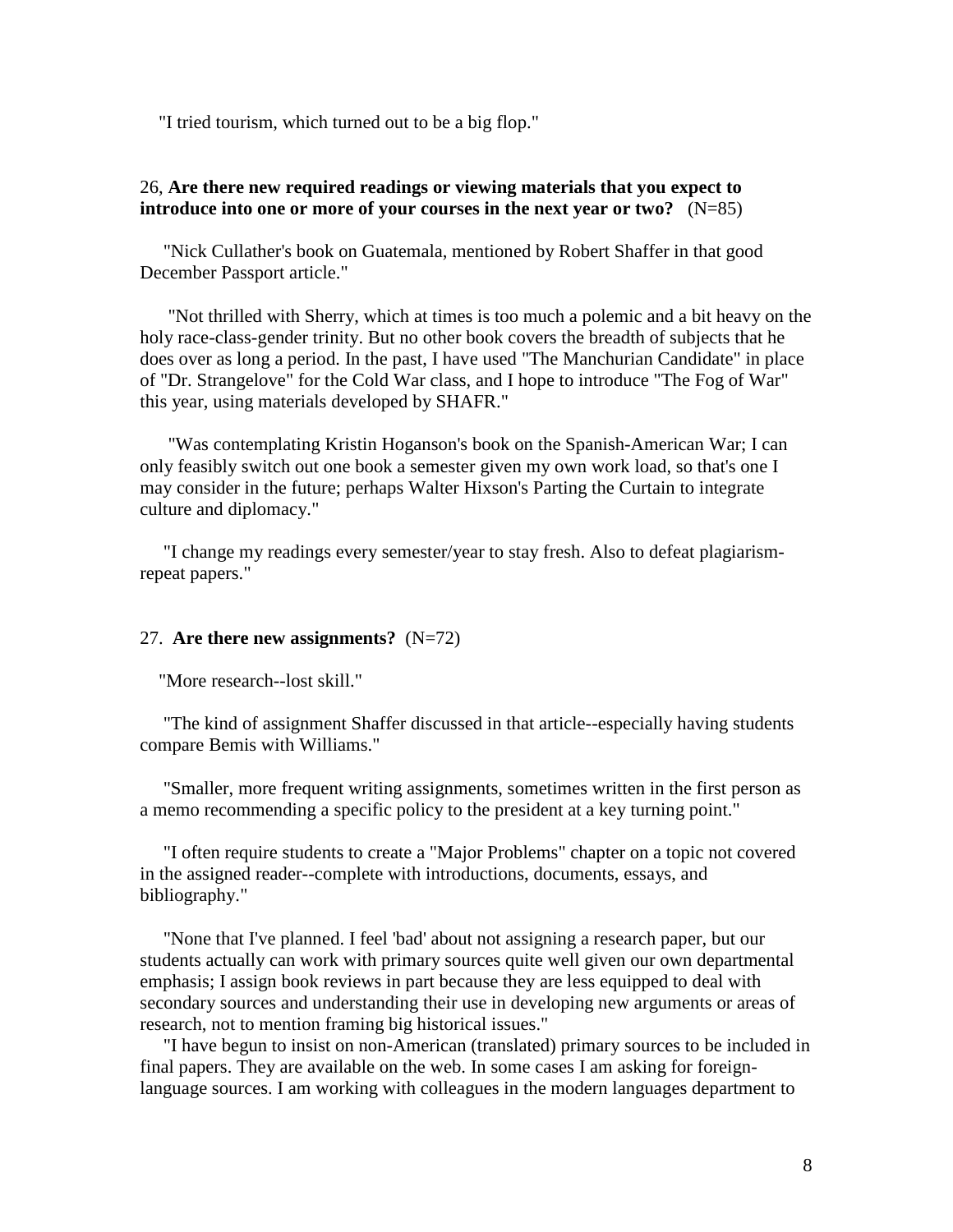link assignments using foreign-language primary documents. This is an issue we need to take more seriously, even at the undergraduate level."

 "No. The revised papers (after class discussion and my personal critique) tend to be of very high quality."

### 28. **Are there new in-class teaching methods?** (N=68)

 "Not really. I enjoy, maybe too much, explaining the concepts and ironies in international affairs. What could be more fun than Reagan and Gorbachev?"

 "Using more in-class, low-stakes writing assignments to assess how well students are absorbing material."

"Expanding small group assignments, including peer review of written work."

 "Introducing 'syndicates' for fortnightly meetings. Students will work in the same group over the course of the semester and present their findings to the class."

 "This dog is too old to learn new tricks. I get by just fine with a map and a piece of chalk."

"No–the ones I use appear to continue to work very well."

### 29. **If applicable to your situation, in a few words please describe how the advent of electronic resources (e.g., full-text journal articles, primary sources, other websites) has affected your teaching or how your students learn.** (N=94)

 "JSTOR is their nearly unique source of articles and reviews here. They are very well versed in using the web--the challenge is to implant circumspection in choosing legitimate sources of information."

 "They/we do not have access to JSTOR etc. I try to keep them off the computer and into their books."

 "Nothing has had a greater impact on my undergraduate teaching, and on undergraduate research, than this. I am able to get 75-80 undergrads (with TA support) per class to do nothing but research assignments--no exams, etc. but all research--which would not be possible for me to do without electronic access to research materials. These projects start small, with assigned topics (for example a short paper on the use of the internet in public diplomacy by a nation other than the USA) and build to an individual 20 page research paper by the end of the quarter."

"Not at all--don't use them."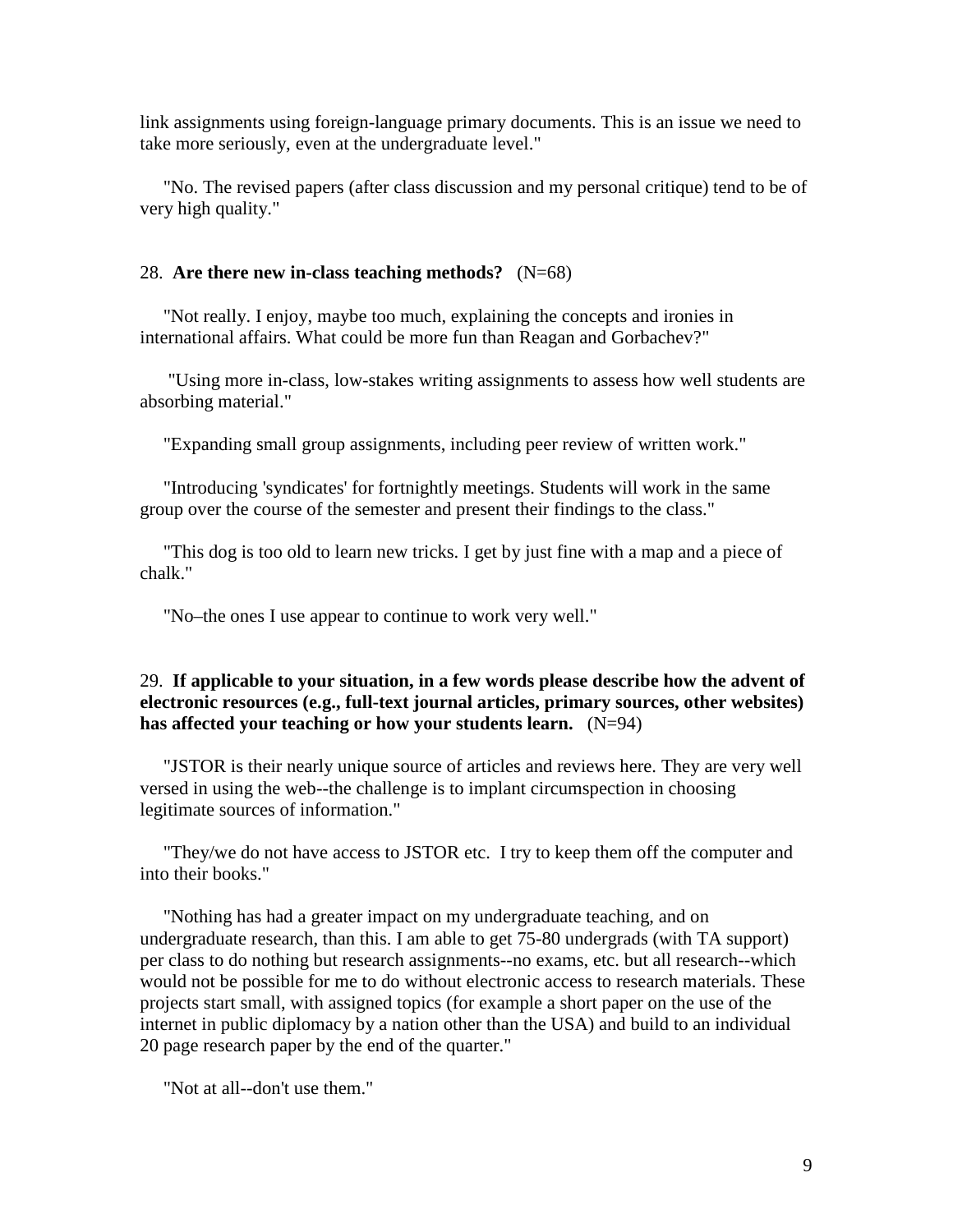"Very important to me. My courses are moving towards full web integration, with online discussion groups, links for each week's readings, and extensive use of JSTOR and pdf-format articles."

 "I really don't care for internet sources and I discourage my students from using them in papers."

 "At a small liberal arts college with a small library, electronic resources have allowed the teaching of research techniques in upper level seminars that more closely approximate those at large universities. As a result, I am finding it easier to get students into graduate programs and, once there, they tend to thrive because they have already seen all the necessary research tools."

"Great! Except for Google, which is a temptation unto 'evil.'"

 "It has not affected my teaching at all. It HAS affected how my students conduct research."

 "I use material available on the web in all my classes. Online maps have been extremely helpful. I play Johnson audio tapes, available through the CSPAN web site. I give assignments that ask students to use various web resources, such as documents on the Korean War available on the Harry S. Truman Library web site, as the basis of analytical writing assignments."

 *[The next two comments brought home to the survey's principal composer an unconscious assumption built into the question's wording that reflected the fact that he went through school and began his teaching career decades ago.]* 

 "As a new professor, I make extensive use of electronic resources, but this isn't 'new' to me, it's just how I was trained as a student from the mid-1990s-present."

 "Full text journal articles, digitalized sources and web sites have been available since before I started teaching. I take them for granted, as do my students, and we avail ourselves of them."

### 30. **If you require your students to use these electronic resources, which ones do you consider most important?** (N=66)

 Heavily represented in the answers are websites of one kind or another, JSTOR, other journal articles, and the *Foreign Relations* series.

31**. Are there other materials you would like to see available online, or more easily accessible online than at present? (e.g., all of the FRUS series, certain collections of photographs)** (N=79)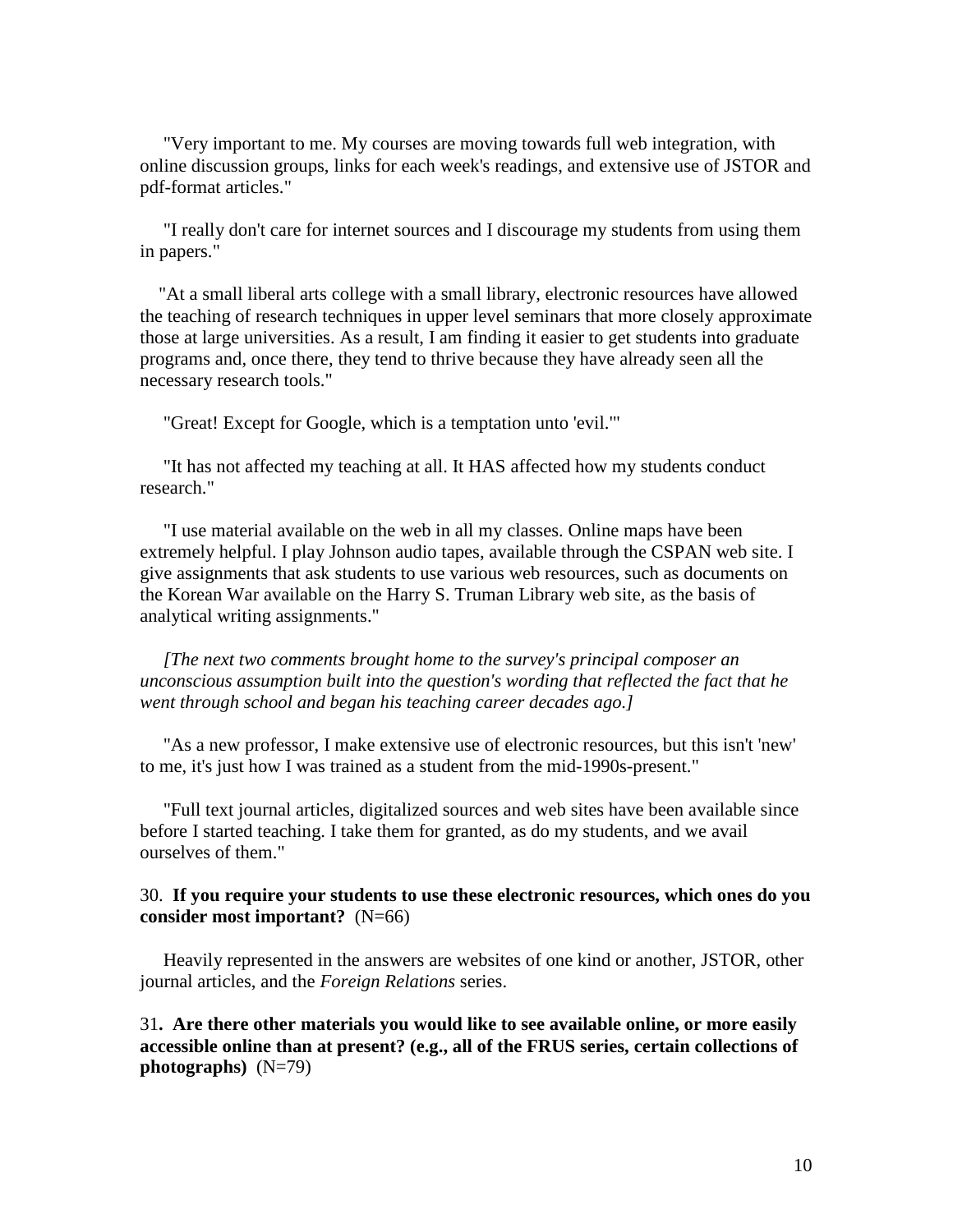In the closest thing to unanimity found in the answers to this survey, 60 of the 79 respondents specified the *Foreign Relations* series.

 There was also this reply: "Not certain, as I prefer that they learn to use the library and open books."

# 34. **In what ways is your teaching evaluated other than the traditional end-ofsemester student evaluations? (e.g., mid-term student evaluations, "one-minute papers," peer visits to classes)** (N=98, with 28 explicitly indicating none)

 Peer visits were mentioned by 44 of the respondents (not including those cases when they seemed to be used only as part of the promotion process).

# 35. **With enough time and resources, what would you like to do differently, if anything, in terms of topics/themes/frameworks, materials, assignments, in-class activities, evaluation, or other?** (N=96)

 The most frequently identified areas were the following. Thirteen respondents would like to do more with discussion, twelve would do more group work, and ten more writing.

### 36. **SHAFR AND TEACHING**

 *The last section of the survey invited respondents to tell the Teaching Committee how SHAFR might assist them with their teaching. Once again, all responses are on the SHAFR website. The respondents to this question appeared strongly interested in having SHAFR help to support their teaching.* 

**The SHAFR Task Force on Teaching is considering recommending to the SHAFR Council a number of initiatives to promote and support teaching, such as a regular column in** *Passport***, workshops or programs at annual meetings, and the like. A "Syllabus Initiative" has begun, is growing, and is accepting contributions at** http://www.shafr.org/syllabusinitiative.htm .

 **What topics would you most like to see addressed by these activities (e.g., use of particular documents or types of documents, especially worthwhile audiovisual products, bibliographic instruction combining the traditional with the modern electronic library, innovative assignments or in-class activities, etc.), and in what venues?** (N=97)

 "Survey students five or ten years after graduation and ask them what they learned in college that's been especially worthwhile, and why; and what changes they'd suggest."

 "A SHAFR web site that would offer not just links to other sites that have primary materials, but primary materials themselves, which would include anything in the public domain such as maps, charts, photos, documents, etc."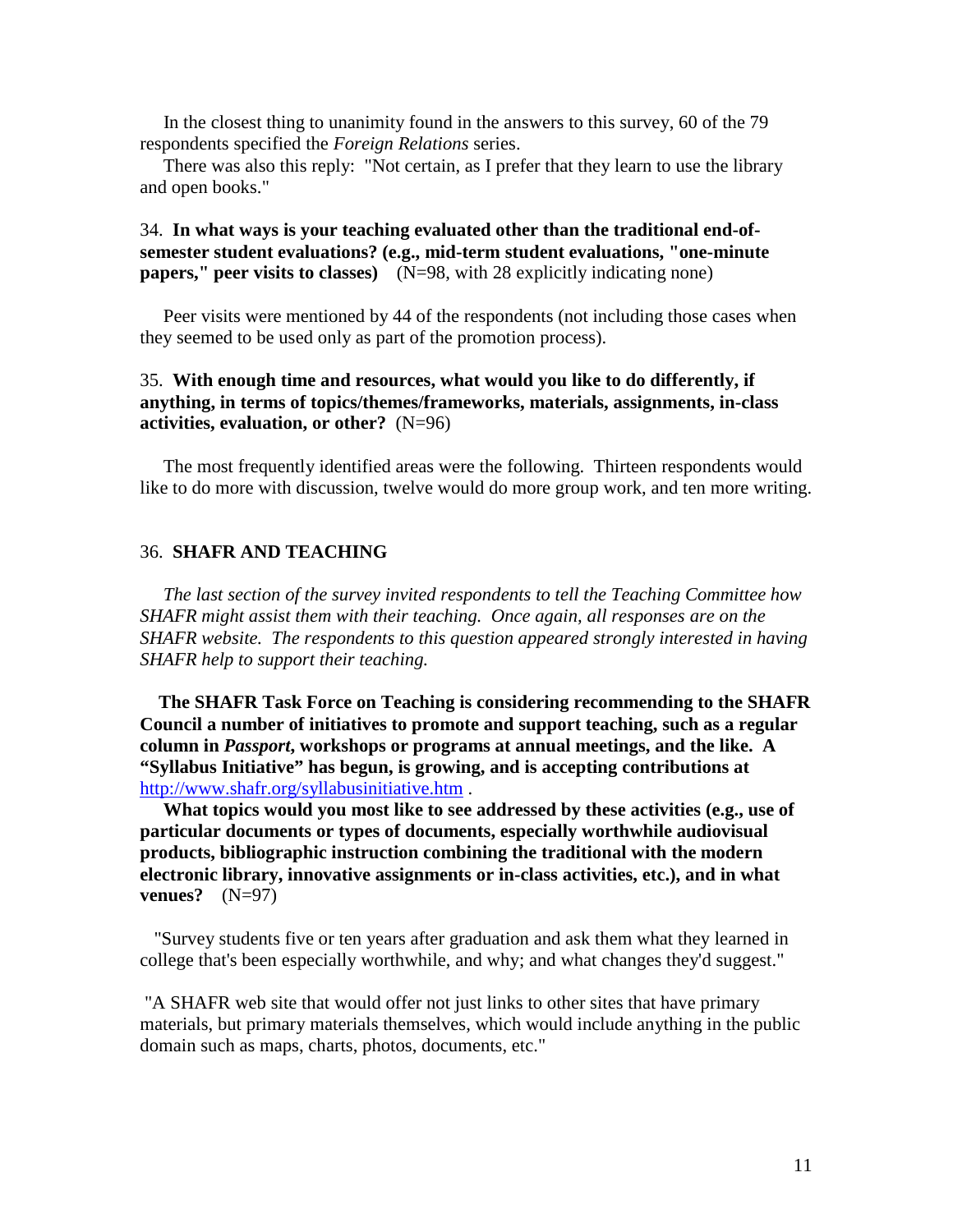"All the listed topics would be GREAT. Also: assessing Web sites<sup>2</sup>; 'lessons learned' from long-time successful professors."

 "It would be terrific to see more essays in *Passport* or DH, and SHAFR panels devoted to the art of teaching. I have always felt that those of us at liberal arts colleges are on the fringes of SHAFR."

 "Novel ways to approach certain topics; examples of interesting/different assignments; lists of monographs undergraduates can grasp and will read. This could be presented at the SHAFR or even through special email--teaching bulletins."

"A more extensive web portal dedicated to teaching resources and links."

 "I'd like to see sessions at SHAFR conferences about teaching. Other major professional associations have such sessions. Topics to be addressed could include new electronic resources and new kinds of assignments that electronic access makes available. I'd also like some attention to readings that have been particularly successful. I'm always looking for books and articles that stimulate student interest."

 "Document use, use of technology, assignment sharing (including in-class activities), good AV items would all be good topics. The Passport column would be good, esp. focused on teaching, encouraging presentations at the annual meetings (perhaps even an open sharing session), or update "column" distributed via H-Diplo."

\*\*\*\*\*

 In order to avoid summoning again the ghosts of Samuel Johnson and John Milton, this report is now concluded. Although complete responses are available on the SHAFR website, the Teaching Committee hopes that this article will provide SHAFR members with a useful overview of the survey. As noted above, additional analyses of the survey results may appear in future issues of *Passport*.

 Readers with questions, comments, or suggestions are invited to contact either author (see addresses below) or the Teaching Committee via chair Mark Gilderhus of Texas Christian University  $(M.Gilderhus@tcu.edu)$ .<sup>3</sup> The committee expresses its appreciation to all who took the time to respond to the survey. We believe that it will